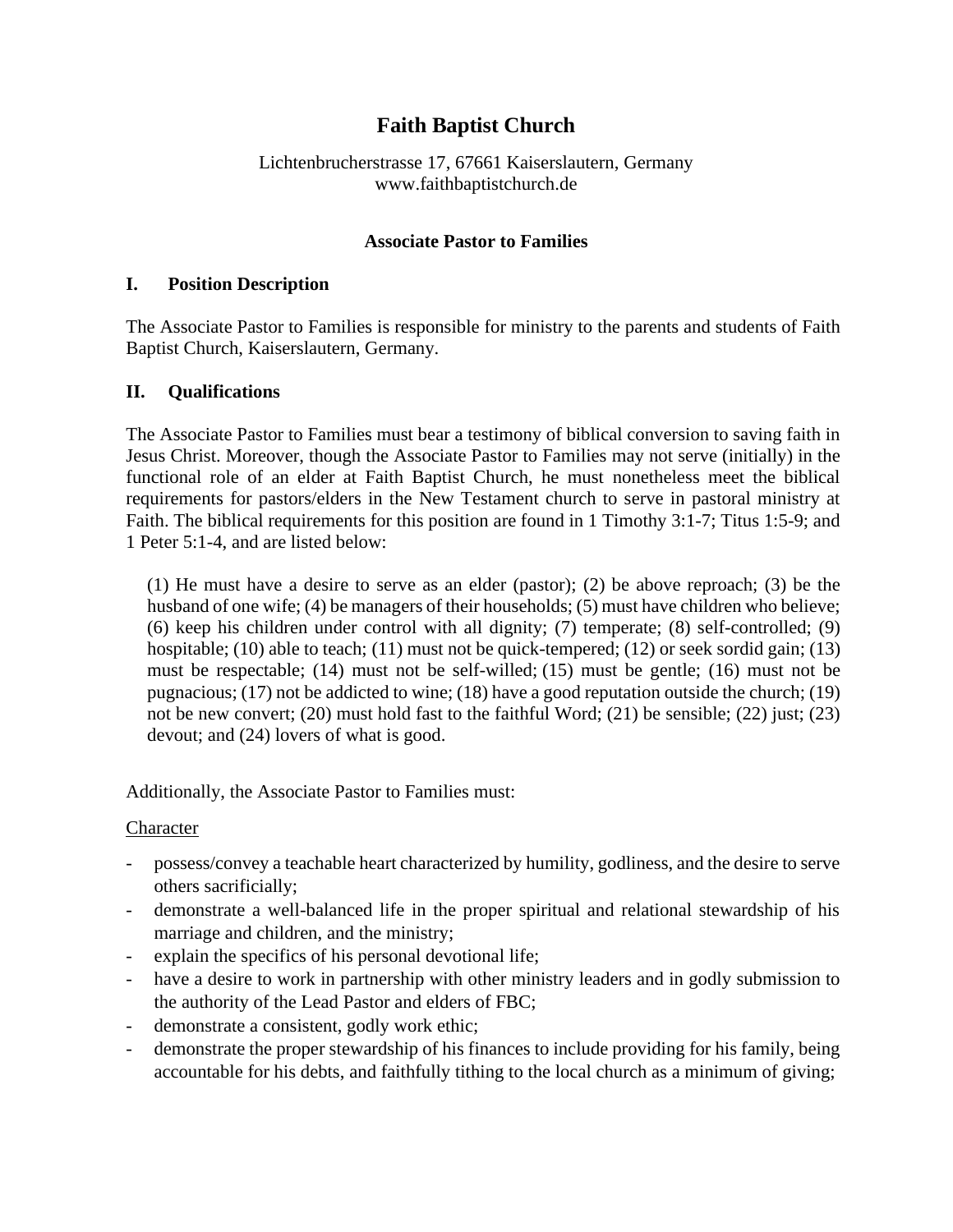## Education

- have earned a bachelor's degree at an accredited university or seminary of like doctrine with FBC as affirmed by the Lead Pastor and elders (official transcript submission required);
- prefer an earned Master of Divinity degree from a seminary of like doctrine with FBC as affirmed by the Lead Pastor and elders (official transcript submission required);

# Ministry

- affirm agreement with the FBC doctrinal and position statements;
- as requested by the elders, he must explain his position on contemporary issues in society;
- articulate his philosophy of ministry;
- have the full support and encouragement of his wife to serve in this position;
- have a provable record of fruitful ministry in the local church;
- be able to preach and teach the Word of God in a corporate setting (to both students and the church as a whole);
- provide three references from unrelated persons (a previous pastor under whom he has served, a seminary professor under whom he has studied, and a male mentor with whom the candidate has a minimum of three years in relationship);
- be a "fit" with the pastoral team at Faith Baptist Church.

# **III. Specific Duties and Responsibilities**

The Associate Pastor to Families is responsible for the following:

## Student Ministry

(1) ensure that what is taught in the Student Ministry is consistent with the FBC doctrinal and position statements;

(2) consistent expositional teaching using sound exegesis in the Word of God rather than from materials purchased from Christian publishers;

- (3) establish discipling relationships with parents;
- (4) equip parents to disciple their children;
- (5) provide spiritual leadership for the student ministry;
- (6) highly effective organization and communication;
- (7) coordination of long-term ministry planning with other FBC ministries;
- (8) actively equip adult volunteers to serve in the student ministry;

(9) maintain a strong, authentic, pastoral presence among students and families in the church and community for care, discipleship, crisis response, and evangelism;

(10) steward the Student Ministry budget;

(11) develop and maintain connections between the student ministry and other FBC ministries;

(12) establish and lead in consistent opportunities for students to serve in the ministries and corporate life of the church;